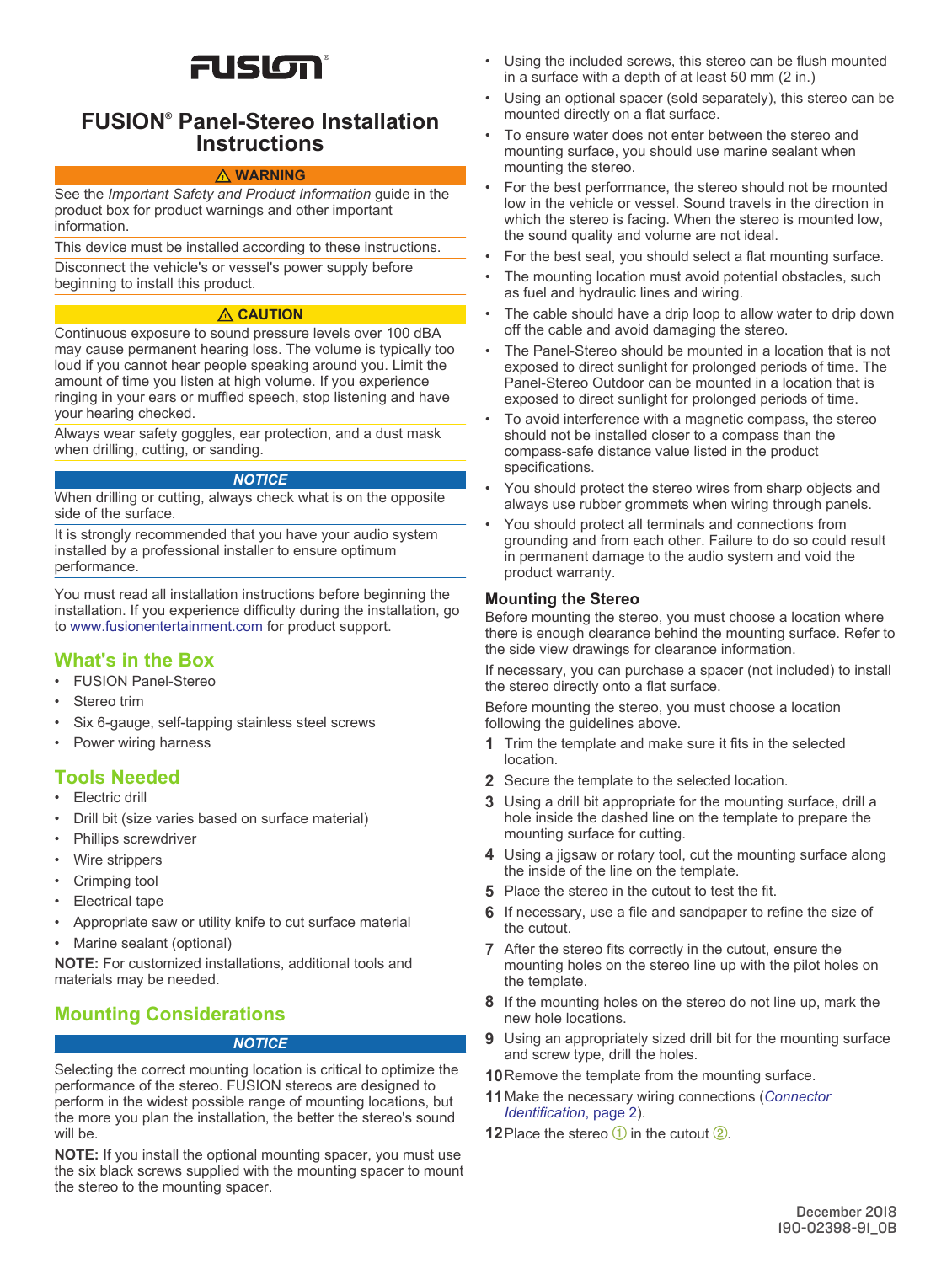<span id="page-1-0"></span>

**13**If there is a concern that water may enter the mounting surface around the edges of the stereo, apply marine sealant around each of the screw holes and between the stereo and the mounting surface (optional).

#### *NOTICE*

Do not apply grease or lubricant to the screws when fastening the stereo to the mounting surface. Grease or other lubricants can cause damage to the stereo housing.

**14**Secure the stereo to the mounting surface using the included screws  $(3)$ , or screws appropriate for the depth of the mounting surface.

**NOTE:** Do not over tighten the screws, especially if the mounting surface is not flat.

**15** Press the trim  $\overline{4}$  firmly onto the stereo until all of the pins snap into place.

## **Connector Identification**



|               | <b>Item Connector</b> | <b>Connects to</b>                                                  |
|---------------|-----------------------|---------------------------------------------------------------------|
| $\bigcirc$    |                       | External antenna External AM/FM antenna                             |
| $\circled{2}$ | AUX IN 1              | Audio sources, such as a CD player, TV, or<br>another FUSION stereo |
| 3             | AUX IN 2              | Audio sources, such as a CD player, TV, or<br>another FUSION stereo |
| 4             | Line out              | RCA line out, switchable between variable and<br>fixed output       |
| ௫             | Power                 | 12 V $+$ , -/ground, and external amplifier on                      |

## **Connecting to Power**

When connecting the stereo to power, you should connect it through the ignition or another manual switch.

If it is necessary to extend the power and ground wires, use 14 AWG (2.08 mm<sup>2</sup>) wire. For extensions longer than 1 m (3 ft.), use 12 AWG (3.31 mm<sup>2</sup>) wire.

**1** Route the red power wire  $\left(\frac{1}{1}\right)$  to the ignition or another manual switch  $\circled{2}$ , and route the black ground wire  $\circled{3}$  to the battery.



- **2** If necessary, route a wire  $\overline{4}$  between the switch and the battery .
- **3** Route the wiring-harness plug to the stereo.
	- Do not connect the wiring harness to the stereo until after all of the bare wire connections have been made.
- **4** Connect the black wire to the negative (-) battery terminal.
- **5** Connect the red power wire to the ignition or another manual switch, and connect the switch to the positive (+) battery terminal if necessary.
- **6** Connect the wiring harness plug to the stereo.

## **Stereo Information**

#### **Registering Your FUSION Panel-Stereo**

Help us better support you by completing our online registration today.

- Go to [www.fusionentertainment.com.](http://www.fusionentertainment.com)
- Keep the original sales receipt, or a photocopy, in a safe place.

#### **Cleaning the Stereo**

**NOTE:** This stereo is rated IP65 for protection in harsh environments. It is not designed to withstand high pressure water spray, which may occur when you wash down your vehicle or vessel. Failure to carefully spray-clean the vehicle or vessel may damage the product and void the warranty.

#### *NOTICE*

Do not use harsh or solvent-based cleaners on the stereo. Using such cleaners may damage the product and void the warranty.

- **1** Clean all salt water and salt residue from the stereo grille with a damp cloth soaked in fresh water.
- **2** Use a mild detergent to remove a heavy buildup of salt or stains.

#### **Dimension Drawings**

#### *Rear View*

Dimensions are shown without the trim attached.



| <b>Dimension</b> | <b>Measurement</b> |
|------------------|--------------------|
|                  | 341 mm (13.43 in.) |
|                  | 320 mm (12.61 in.) |
|                  | 152 mm (6 in.)     |
|                  | 132 mm (5.19 in.)  |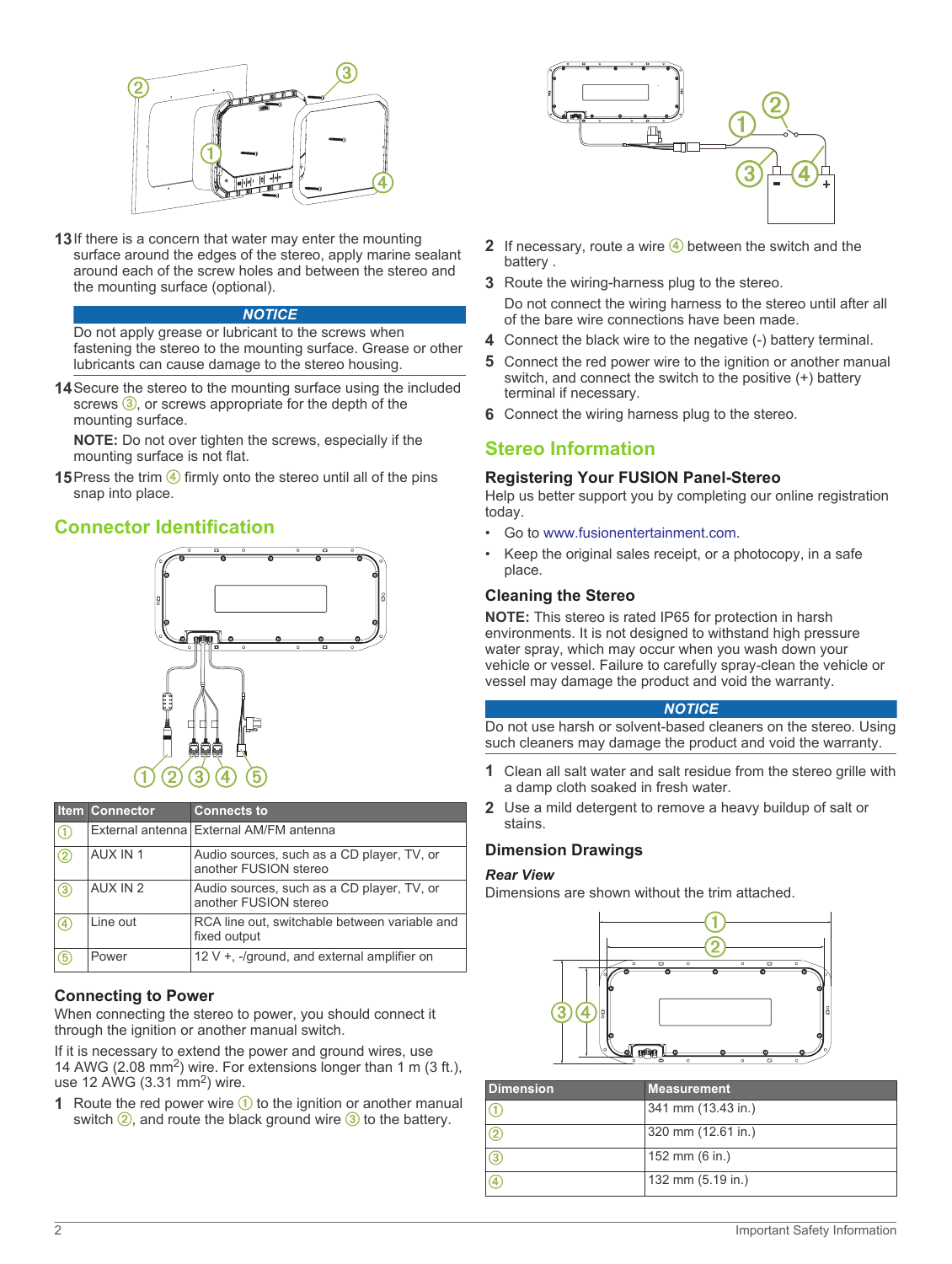

| <b>Dimension</b> | <b>Measurement</b>                  |
|------------------|-------------------------------------|
|                  | 50 mm (1.97 in.)                    |
| $\overline{c}$   | $ 41 \text{ mm } (1.6 \text{ in.})$ |

## **Specifications**

| Ingress protection rating*                     | IEC 60529 IP65                                                       |
|------------------------------------------------|----------------------------------------------------------------------|
| Dimensions with trim ( $W \times H \times D$ ) | 344 x 155 x 50 mm (13.54 x<br>$6.1 \times 1.97$ in.)                 |
| Weight                                         | 1.15 kg (2.54 lb.)                                                   |
| Operating temperature range                    | From $0^\circ$ to $50^\circ$ C (from $32^\circ$ to<br>$122^{\circ}F$ |
| Long-term storage temperature<br>range         | From -20° to 70°C (from -4° to<br>$158^{\circ}$ F)                   |
| Bluetooth <sup>®</sup> wireless range          | Up to $10 \text{ m}$ (33 ft.)                                        |
| ANT <sup>®</sup> wireless range                | Up to $3 \text{ m}$ (10 ft.)                                         |
| Input voltage                                  | From 10.8 to 16.0 Vdc                                                |
| Current (max.)                                 | 10A                                                                  |
| Fuse                                           | 10A                                                                  |
| Line output level (max.) (peak to<br>peak)     | 5.5V                                                                 |
| Aux. input level (typical) RMS                 | 1 <sub>V</sub>                                                       |

\*IP rating does not include rear connectors.

#### *Compass-Safe Distances*

All stereo speakers contain magnets which may cause interference with instruments on your vehicle or vessel. The size of the magnet used in the stereo speakers affects how much interference the stereo speakers may cause.

Interference can cause deviations and variations in the readings of sensitive navigational equipment, such as magnetic compasses. These deviations can cause inaccuracies or offsets in the readings, but will not harm the equipment. To alleviate the deviations, adjust the compass for the deviation following the manufacturer's instructions or move the stereo away from the navigational equipment. After moving a source of interference, you may need to recalibrate the compass.

If you are navigating solely by a magnetic compass, use extreme caution to place the stereo far enough away from the compass to avoid causing deviations in the readings.

To avoid deviations to navigational equipment, position the stereo so it is separated from the navigational equipment by at least the distances listed in the table below.



| <b>Direction from Speaker</b> | <b>Compass-safe Distance</b> |
|-------------------------------|------------------------------|
|                               | 122 cm (4 ft.)               |
| $\left( 2\right)$             | 105 cm $(3.5 ft.)$           |
| 3                             | 229 cm (7.6 ft.)             |
| (4                            | 138 cm (4.5 ft.)             |
| (5                            | 112 cm $(3.8 \text{ ft.})$   |
| 6                             | 214 cm (7 ft.)               |

## **Troubleshooting**

Before you contact your FUSION dealer or service center, you should perform a few simple troubleshooting steps to help diagnose the problem.

If the FUSION stereo has been professionally installed, you should contact the installer so a technician can assess the problem and advise you about possible solutions.

#### *The audio is distorted*

- Verify that the panels surrounding the stereo on the vehicle or vessel are not rattling.
- Verify that the source volume is not too loud, and reduce the volume if necessary.
- Verify that all RCA connections are in good condition, and the connectors are insulated from each other.
- Verify that all cables are properly attached.

© 2018 Garmin Ltd. or its subsidiaries

Garmin®, the Garmin logo, FUSION®, the Fusion logo, and True-Marine™ are trademarks of Garmin Ltd. or its subsidiaries, registered in the USA and other countries. These trademarks may not be used without the express permission of Garmin.